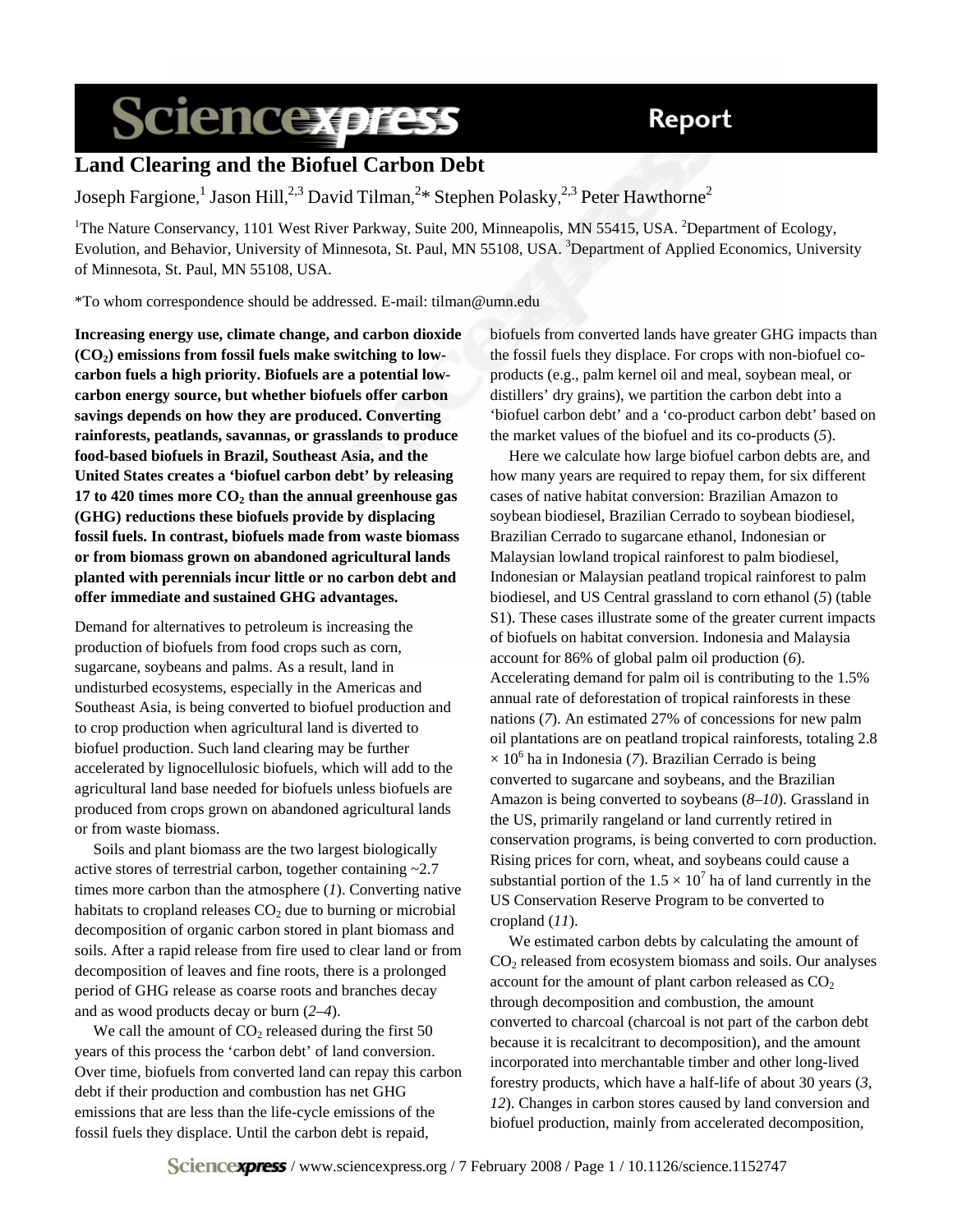were based on evaluation and synthesis of published studies in the relevant ecosystems (*5*). Our estimate of the carbon debt is conservative because timber products continue to decay after 50 years, but this timeframe captures the large majority of the carbon debt in systems with mineral soils.

Our results show that converting native ecosystems to biofuel production results in large carbon debts (Fig. 1A). We attribute 13, 61, and 17% of this carbon debt to co-products for palm, soybeans, and corn, respectively (Fig. 1B) (*5*). The carbon debts attributed to biofuels (quantities of Fig. 1A multiplied by the proportions of Fig. 1B) would not be repaid by the annual carbon repayments from biofuel production (Fig. 1C and table S2) for decades or centuries (Fig. 1D). Converting lowland tropical rainforest in Indonesia and Malaysia to palm biodiesel would result in a biofuel carbon debt of  $\sim 610 \text{ Mg} \text{ ha}^{-1}$  of CO<sub>2</sub> that would take  $\sim 86$  years to repay (Fig. 1D). Until then, producing and using palm biodiesel from this land would cause greater GHG release than would refining and using an energy-equivalent amount of petroleum diesel. Converting tropical peatland rainforest to palm production incurs a similar biofuel carbon debt from vegetation, but the required drainage of peatland causes an additional sustained emission of ~55 Mg of  $CO<sub>2</sub>$  ha<sup>-1</sup> yr<sup>-1</sup> from oxidative peat decomposition (*5*) (87% attributed to biofuel; 13% to palm kernel oil and meal). After 50 years, the resulting biofuel carbon debt of  $\sim$ 3000 Mg of CO<sub>2</sub> ha<sup>-1</sup> would require ~420 years to repay. However, peatland of average depth (3 m) could release peat-derived  $CO<sub>2</sub>$  for about 120 years  $(7, 13)$ . Total net carbon released would be ~6000 Mg  $ha<sup>-1</sup>$  of CO<sub>2</sub> over this longer time horizon, which would take over 840 years to repay. Soybean biodiesel produced on converted Amazonian rainforest with a biofuel carbon debt of over 280 Mg ha<sup>-1</sup> of CO<sub>2</sub> would require  $\sim$ 320 years to repay compared with GHG emissions from petroleum diesel. The biofuel carbon debt from biofuels produced on converted Cerrado is repaid in the least amount of time of the scenarios we examined. Sugarcane ethanol produced on Cerrado *sensu stricto* (including Cerrado aberto, Cerrado densu, and Cerradão), which is the wetter and more productive end of this woodland-savanna biome, would take  $\sim$ 17 years to repay the biofuel carbon debt. Soybean biodiesel from the drier, less productive grass-dominated end of the Cerrado biome (Campo limpo and Campo sujo) would take ~37 years. Ethanol from corn produced on newly converted US Central grasslands results in a biofuel carbon debt repayment time of ~93 years.

Our analyses suggest that biofuels, if produced on converted land, could, for long periods of time, be much greater net emitters of greenhouse gases than the fossil fuels that they typically displace. All but two, sugarcane ethanol and soybean biodiesel on Cerrado, would generate greater GHG emissions for at least half a century, with several forms of biofuel production from land conversion doing so for centuries. At least for current or developing biofuel technologies, any strategy to reduce GHG emissions that causes land conversion from native ecosystems to cropland is likely to be counterproductive.

We also evaluated the possibility that US farmland that has been retired from annual crop production and planted to perennial grasses may have a short payback time when converted to corn ethanol production because these systems have already lost a significant portion of their carbon stores. However, after abandonment from cropping, perennial systems gradually recover their carbon stores. For US Central grassland on farmland that has been enrolled in the US Conservation Reserve Program for 15 years, we found that converting it to corn ethanol production creates a biofuel carbon debt that would take ~48 years to repay (Fig. 1).

If biofuels are to help mitigate global climate change, our results suggest that they need to be produced with little reduction of the storehouses of organic carbon in the soils and vegetation of natural and managed ecosystems. Degraded and abandoned agricultural lands could be used to grow native perennials for biofuel production (*14*, *15*), which could spare the destruction of native ecosystems and reduce GHG emissions (Fig. 1). Diverse mixtures of native grassland perennials growing on degraded soils, particularly mixtures containing both warm season grasses and legumes, have yield advantages over monocultures (*14*, *16*–*18*), provide GHG advantages from high rates of carbon storage in degraded soils (*14*, *19*), and offer wildlife benefits (*20*). Monocultures of perennial grass and woody species monocultures also offer GHG advantages over food-based crops, especially if sufficiently productive on degraded soils (*21*), as can slash and thinnings from sustainable forestry, animal and municipal wastes, and corn stover (*22*).

Additional factors may influence biofuel impacts on GHG emissions. First, biofuel production can displace crops or pasture from current agricultural lands, indirectly causing GHG release via conversion of native habitat to cropland elsewhere. Second, improvements in biofuel production could reduce payback times (*23*, *24*). Third, if land cleared for biofuel production had been accruing carbon (we assumed lands were at steady state), the debt would be increased by the loss of this future storage. Fourth, greater biofuel production might decrease overall energy prices, which could increase energy consumption and GHG release (*25*, *26*).

Biofuel production that causes land clearing and GHG release may be favored by landowners who receive payments for biofuels but not for carbon management. To accurately incorporate the costs of carbon emissions in market signals, emerging policy approaches to GHG emissions must be extended to the full life-cycle of biofuels including their net GHG emission or sequestration from land-use change.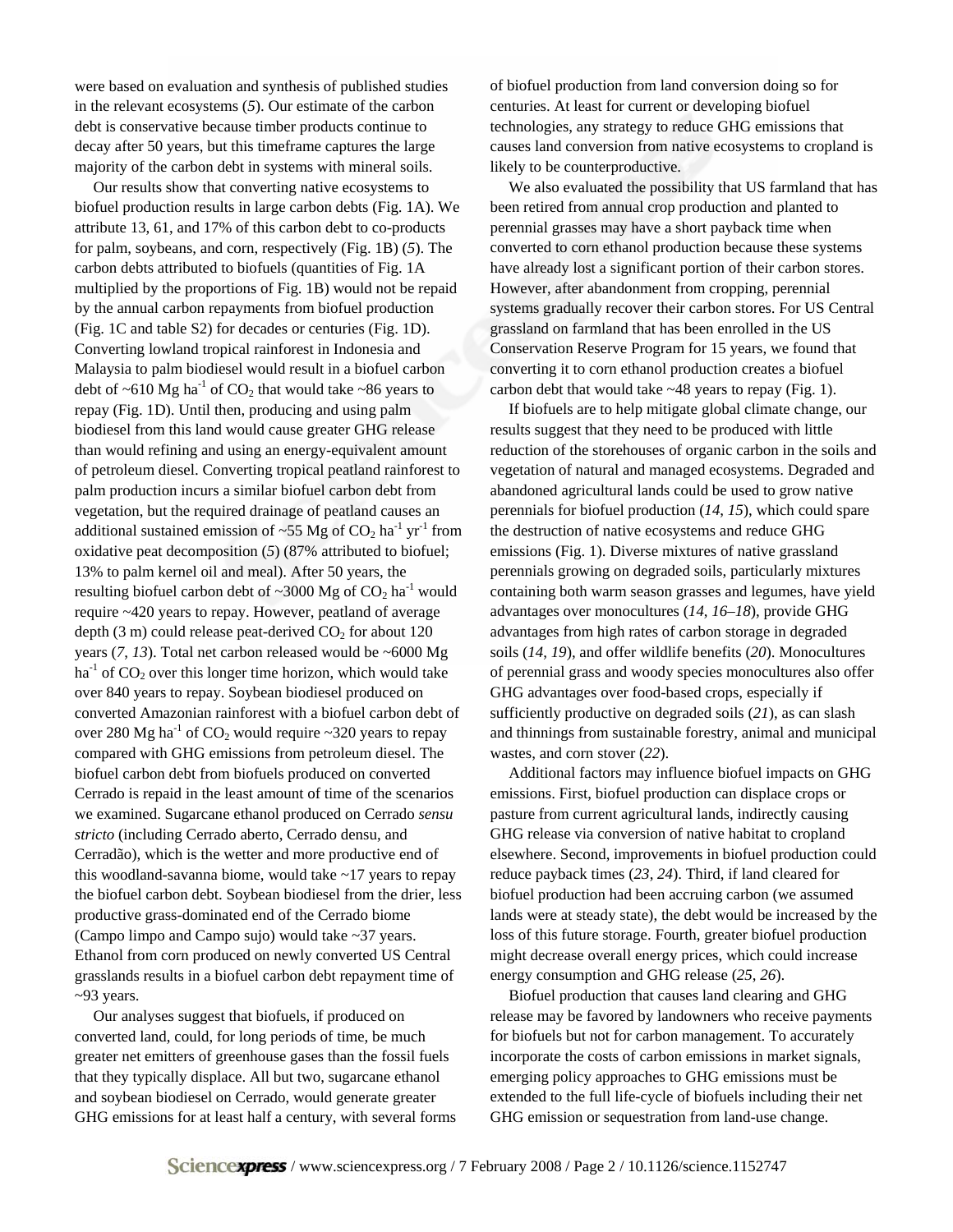Indeed, the recently enacted US Energy Independence and Security Act of 2007 specifies reductions in life-cycle GHG emissions, including land use change, relative to a fossil fuel baseline. Moreover, it is important that international policy negotiations to extend the Kyoto Protocol beyond 2012 address emissions from land use change due to increased demand for biofuels (*27*, *28*).

Our results demonstrate that the net effect of biofuel production via clearing of carbon-rich habitats is to increase  $CO<sub>2</sub>$  emissions for decades or centuries relative to fossil fuel use. Conversely, biofuels from perennials grown on degraded farmland and from waste streams would minimize habitat destruction, competition with food production, and carbon debts, all of which are associated with direct and indirect land clearing for biofuel production.

### **References and Notes**

- 1. W. H. Schlesinger, *Biogeochemistry: An Analysis of Global Change* (Academic Press, San Diego, ed. 2, 1997), pp. 588.
- 2. T. O. West *et al.*, *Environ. Manage.* **33**, 507 (2004).
- 3. J. K. Winjum, S. Brown, B. Schlamadinger, *Forest Sci.* **44**, 272 (1998).
- 4. W. L. Silver, R. K. Miya, *Oecologia* **129**, 407 (2001).
- 5. Materials and methods are available as supporting material on *Science* Online.
- 6. Y. Basiron, *Eur. J. Lipid Sci. Technol.* **109**, 289 (2007).
- 7. A. Hooijer, M. Silvius, H. Wösten, S. Page, "Peat CO<sub>2</sub>, Assessment of  $CO<sub>2</sub>$  emissions from drained peatlands in SE Asia" *Tech. Report No. Q3943* (Delft Hydraulics, 2006).
- 8. C. E. P. Cerri *et al.*, *Agric. Ecosyst. Environ.* **122**, 58 (2007).
- 9. P. M. Fearnside, *Environ. Conserv.* **28**, 23 (2001).
- 10. C. A. Klink, R. B. Machado, *Conserv. Biol.* **19**, 707 (2005).
- 11. S. Secchi, B. A. Babcock, "Impact of high crop prices on environmental quality: A case of Iowa and the Conservation Reserve Program" *Report No. 07-WP-447* (Center for Agricultural and Rural Development, Iowa State University, Ames, IA, 2007).
- 12. IPCC, *2006 IPCC Guidelines for National Greenhouse Gas Inventories, Prepared by the National Greenhouse Gas Inventories Programme* H. S. Eggleston, L. Buendia, K. Miwa, T. Ngara, K. Tanabe, Eds. (IGES, Japan, 2006).
- 13. S. E. Page *et al.*, *Nature* **420**, 61 (2002).
- 14. D. Tilman, J. Hill, C. Lehman, *Science* **314**, 1598 (2006).
- 15. M. Hoogwijk, A. Faaij, B. Eickout, B de Vries, W. Turkenburg, *Biomass Bioenergy* **25**, 119 (2003).
- 16. G. A. Jung, J. L. Griffin, R. E. Kocher, J. A. Shaffer, C. F. Gross, *Agron. J.* **77**, 846 (1985).
- 17. J. R. George, K. M. Blanchet, R. M. Gettle, D. R. Buxton, K. J. Moore, *Agron. J.* **87**, 1147 (1995).
- 18. D. U. Hooper *et al.*, *Ecol. Monogr.* **75**, 3 (2005).
- 19. M. D. Robles, I. C. Burke, *Ecol. Appl.* **7**, 345 (1997).
- 20. D. W. Sample, thesis, University of Wisconsin (1989).
- 21. D. J. Parrish, J. H. Fike, *Crit. Rev. Plant Sci.* **23**, 423 (2005).
- 22. R. L. Graham, R. Nelson, J. Sheehan, R. D. Perlack, L. L. Wright, *Agron. J.* **99**, 1 (2007).
- 23. R. Hammerschlag, *Environ. Sci. Technol.* **40**, 1744 (2006).
- 24. B. D. Solomon, J. R. Barnes, K. E. Halvorsen, *Biomass Bioenergy* **31**, 416 (2007).
- 25. D. J. Graham, S. Glaister, *J. Transport Econ. and Policy* **36**, 1 (2002).
- 26. T. Sterner, *Energy Policy* **35**, 3194 (2007).
- 27. Y. Malhi *et al.*, *Science* **319**, 169 (2008).
- 28. R. Gullison *et al*., *Science* **316**, 985 (2007).
- 29. Supported by the University of Minnesota's Initiative for Renewable Energy and the Environment, the National Science Foundation DEB0620652, Princeton Environmental Institute, and the Bush Foundation. We thank T. Searchinger for valuable comments and insights, and J. Herkert for providing references.

#### **Supporting Online Material**

www.sciencemag.org/cgi/content/full/1152747/DC1 Materials and Methods Tables S1 and S2 References

8 November 2007; accepted 24 January 2008 Published online 7 February 2008; 10.1126/science.1152747 Include this information when citing this paper.

**Fig. 1.** Carbon debt, biofuel carbon debt allocation, annual carbon repayment rate, and years to repay biofuel carbon debt for nine scenarios of biofuel production. Means and standard deviations are from Monte Carlo analyses of literature-based estimates of carbon pools and fluxes (*5*). (**A**) Carbon debt, including CO<sub>2</sub> emissions from soils and aboveground and belowground biomass due to habitat conversion. (**B**) Proportion of total carbon debt allocated to biofuel production. (**C**) Annual life-cycle GHG reduction from biofuels, including displaced fossil fuels and soil carbon storage. (**D**) Number of years after conversion to biofuel production required for cumulative biofuel GHG reductions, relative to fossil fuels they displace, to repay the biofuel carbon debt.